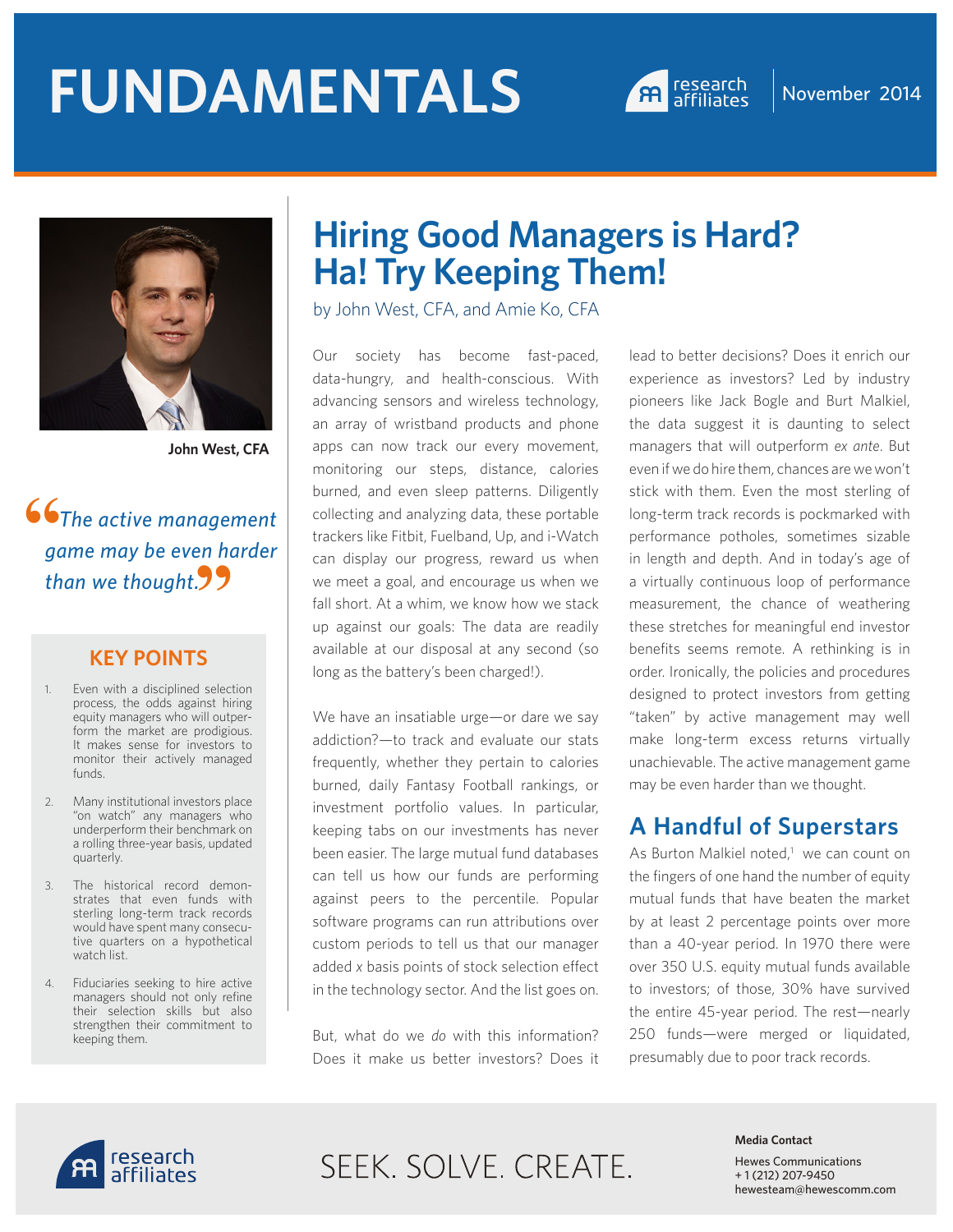What are the chances of selecting a fund that has survived the full period *and* outperformed the S&P 500 Index? Of the initial 358 funds, 45 have both survived *and* outperformed. Of these long-term outperformers, only *three* achieved an excess return of 2 percentage points or more. This suggests that the odds of identifying a long-term superstar who outperformed by 2 or more percentage points is a mere 0.8%, a 1-out-of-119 chance. With these odds, you actually have a slightly better chance of collecting a cash prize on the multi-state Powerball lottery (not the Mega Millions Grand Prize, but still a payout!).<sup>2</sup>

Forty years seems lengthy, but the equity exposure in our retirement portfolios can be meaningful throughout our lifetimes. For instance, 30-year-old workers picking a standard target date fund<sup>3</sup> could have a substantial equity allocation of 90% until age 55 and a still sizeable 30% once they reach 85 years.

Can skilled managers be selected in advance? Yes, quite possibly. Keith Ambachtsheer and his co-authors demonstrate that institutional plan sponsors with a disciplined approach to manager selection outperform sponsors with less focus (Ambachtsheer et al., 1998). But other studies, principally by Goyal et al. (2008) and Jenkinson et al. (2014), show that institutional investors don't select winners *ex ante*. So, while it can be done, we acknowledge that the chances of selecting a long-term superstar are slim.

#### **The Watch List**

With such daunting odds, it makes considerable sense that investors monitor their line-up of actively managed funds. If you've got a better than 8-in-10 chance of picking a loser, it's better to realize the mistake early—before losing the big bucks!

## *The chances of selecting a long-term superstar are slim.* **"** 66<br>se

To monitor their roster of investment managers, institutional investors increasingly rely on an old standard: a watch list policy. How does this policy work? Once a pension fund or endowment hires a fund, it measures the manager against guidelines which generally consist of performance criteria versus a benchmark or peer group over a defined evaluation period. If the manager doesn't meet the specified yardstick (e.g., its relative performance declines over consecutive evaluation horizons), it is placed on a list for more intensive scrutiny.

In light of its prevalence, does a watch list policy make the fund monitoring process more effective? How would our sample of long-term funds have fared under a typical policy guideline? A commonly-used rule among pension funds is to place "on watch" managers who underperform their benchmark on a rolling three-year basis, updated quarterly. This benchmark-centric guideline has certain advantages: It is objective, easily testable, and free of survivorship bias and other limitations inherent in peer group comparisons (West, 2010).

Applying this guideline, we find that, on average, winners do indeed spend less time relegated to a watch list than do their lagging peers, and vice versa, as shown in **Figure 1**. The time that one of Malkiel's long-term superstar managers spends "on watch" is *half* the time logged by a dreadful one (e.g., one with a 3% negative excess return over



Source: Research Affiliates, based on data from Morningstar.

#### Figure 1. Applying a Common Watch List Policy to Mutual Funds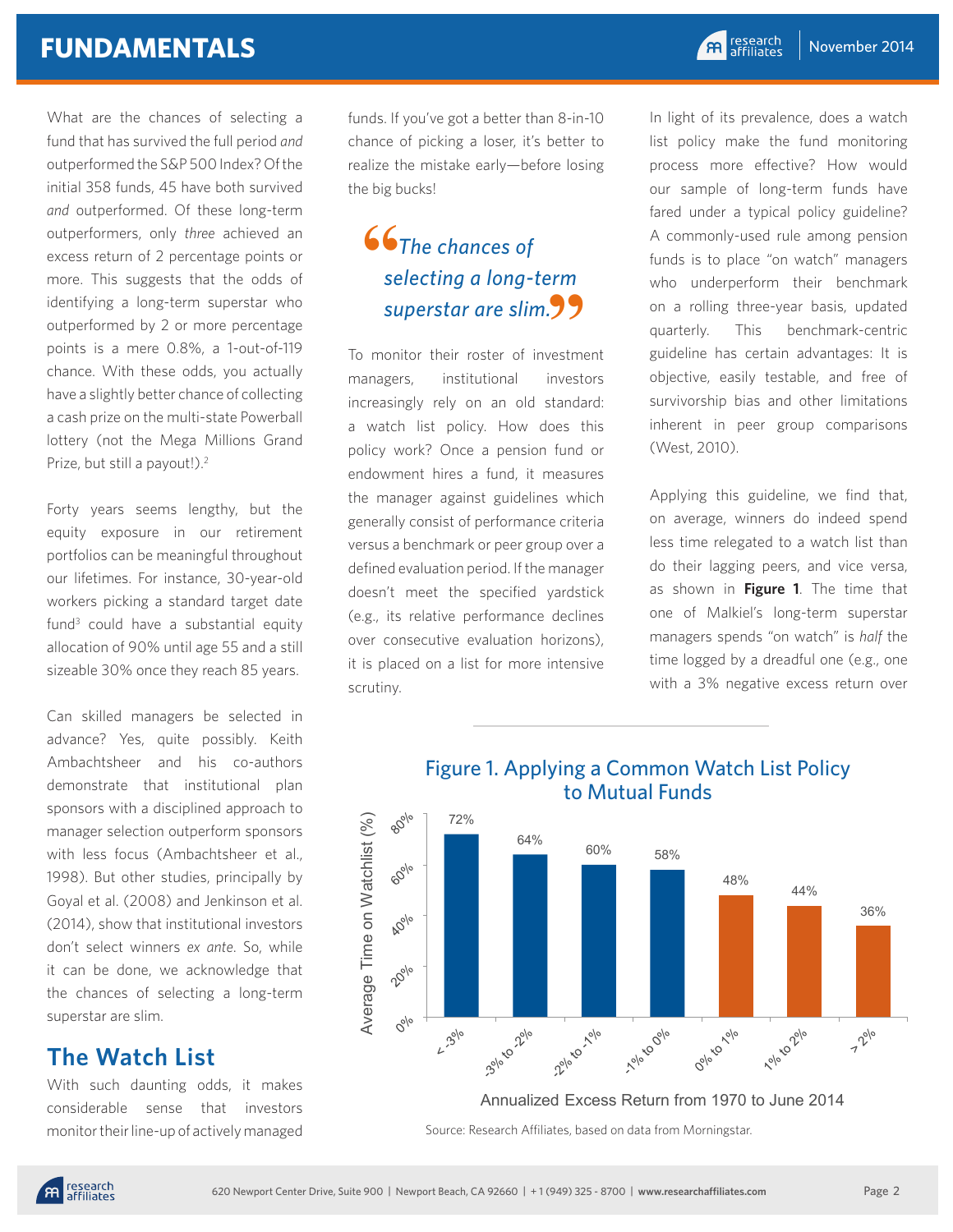## **FUNDAMENTALS**

a 44-year period). In fact, under this guideline, it appears the linkage between a manager's time under watch and the manager's long-term value-added return is quite strong, as evidenced by a 78% correlation. So, in addition to clarifying the review process, watch lists do a reasonably fine job in discriminating among managers by keeping the laggards under heightened review for longer periods than the stars.

## **Keeping The Stars**

But, what about the stars; the three rare mutual funds that outperformed the broad market by over 2% per annum over a 44-year period? We'd expect this exceptional breed to make fleeting appearances on the list, testing their clients' resolve for a mere quarter or two, right? Wrong!

Applying the common guideline described in the previous section, these long-term winners would have spent a little more than a third of their time on the list. Over this full span, this actually translates to *61 quarters or over 15 years* in totality. Ouch! Even Warren Buffett's Berkshire Hathaway wouldn't have been immune to watch listing. Delivering a return of 5.5% in excess of the S&P 500 per annum since December 1990, Buffett would have been flagged for scrutiny for *longer than four years*.

Rather than looking at the funds' total time on watch over this span, what if we considered their *continuous* stretches of underperformance over consecutive quarters? Together, our three mega winning mutual funds would have experienced 17 spells of continuous underperformance, with the median duration of each consecutive stretch

being nine quarters. Would an investor be committed to retaining any manager, even a top-notch one, who is targeted for scrutiny quarter after quarter after quarter after quarter (repeat that another five times)?

## *'Why have a watch list if we're not going to use it?' was the committee's rationale.* **" 66**<br> **lis**

As if this median figure of nine quarters were not already grueling enough, consider the longest continuous spell under watch. For these three performance champions, the worst stretches ranged anywhere from 18 to 23 quarters as shown in **Table 1**. That is, our superstar funds' longest bout of three-year underperformance would have lasted *23 quarters or over five years!* After such a formidable stint on the watch list, would investors have still kept these eventual winners? Possible, but unlikely. Not only is five years well past the typical breakpoint

at which institutional investors fire the manager, it also coincides closely with the average tenure of an investment committee member (Wimmer, 2013; Pavilion Advisory Group, 2012).

Without doubt, the length of time a manager remains on a watch list is a vexing test to a hiring committee's patience in enduring maverick risk. We would bet that, at some point, termination is seriously contemplated if not initiated—as the committee members must continuously report a manager's lagging results to stakeholders quarter after quarter. One of us, formerly a consultant, witnessed the firing of a longtime watch list denizen, despite a recommendation to the contrary, simply for being on the watch list. "Why have a watch list if we're not going to use it?" was the committee's rationale.4 With many boards and committees made up of successful "doers" such as decisive entrepreneurs and problem-solving executives, performance "problems" are unlikely to be ignored long enough for the cycle to turn.

#### Table 1. Superstar Managers' Time Spent on Watch List from January 1970 to June 2014

|                                    |                                                   | <b>Total Time Under</b> |                              | <b>Longest Consecutive</b> |                              |
|------------------------------------|---------------------------------------------------|-------------------------|------------------------------|----------------------------|------------------------------|
| <b>Equity Fund</b>                 | Annualized<br><b>Excess Return</b><br>vs. S&P 500 | As a<br>Percentage      | Number of<br><b>Ouarters</b> | As a<br>Percentage         | Number of<br><b>Ouarters</b> |
| Franklin Templeton<br>Mutual Share | 3.0%                                              | 35%                     | 59 gtrs                      | 11%                        | 18 gtrs                      |
| Fidelity Magellan                  | 29%                                               | 43%                     | 71 gtrs                      | 14%                        | 23 gtrs                      |
| Fidelity Contrafund                | 2.3%                                              | 31%                     | 52 gtrs                      | 13%                        | 21 gtrs                      |
| Average                            | 27%                                               | 36%                     | 61 gtrs                      | 12%                        | 21 gtrs                      |

Source: Research Affiliates, based on data from Morningstar Encorr.

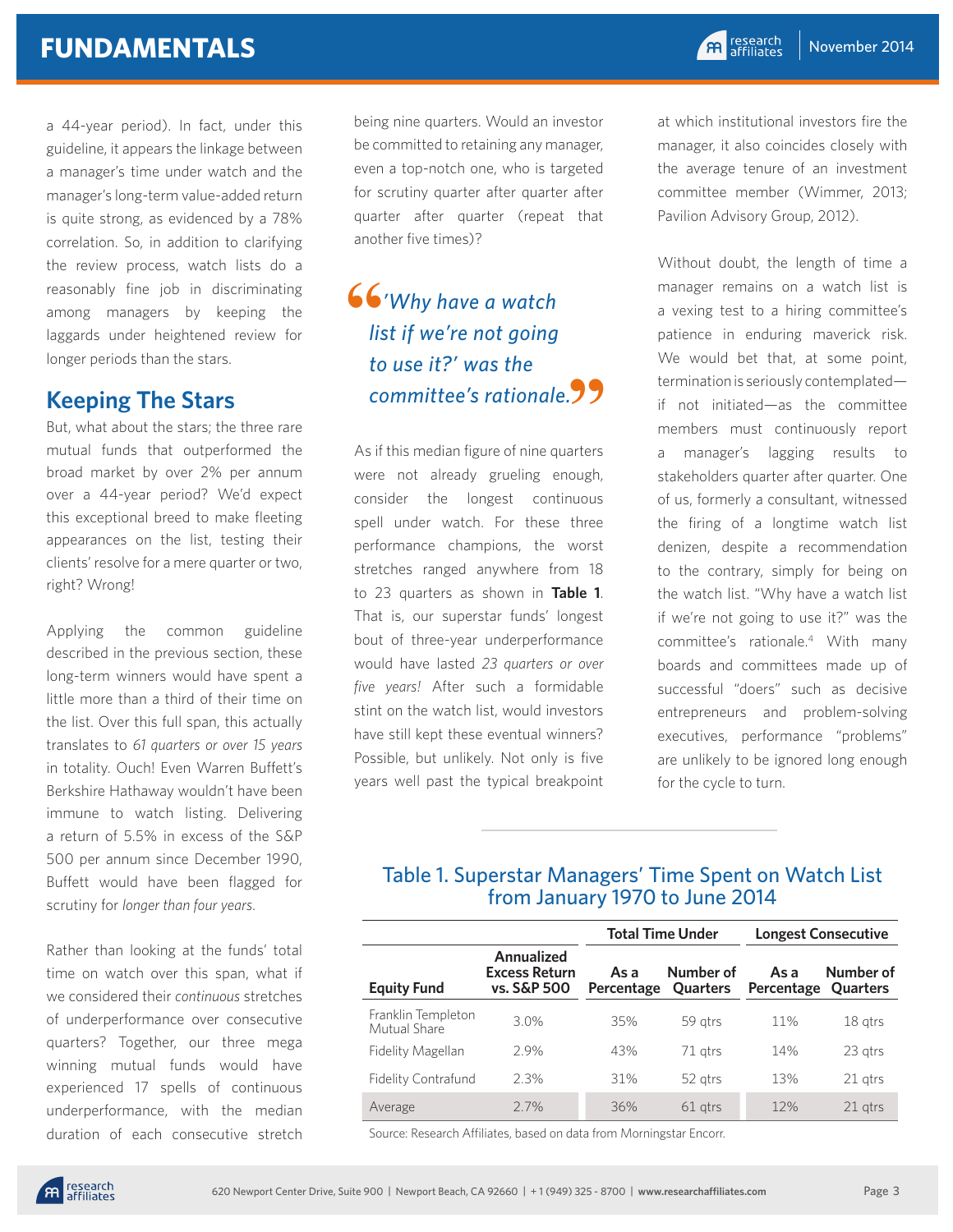## **FUNDAMENTALS**

The reality is that the time horizon of nearly all our collective investment portfolios differs markedly from the measurement period over which we judge a manager's effectiveness. The former is decades and the latter is a handful of years. The disparity is exacerbated by the fact that each hierarchical level with responsibility for investment performance appraisal is occupied by an agent whose own results are also subject to evaluation (e.g., the portfolio manager faces pressure from the CIO, who is pressed by the CEO, who reports to the board of directors). In this age of easily accessible information and recurrent monitoring, it is entirely understandable that agents might tend to act precipitously.

Why do such tools of performance measurements captivate us, even if they are not necessarily beneficial? In a speech titled "Measuring the Performance of Performance Measurement," Peter Bernstein said, "A hard number appearing on a printed page or computer screen especially a number carried out to several decimal places—has enormously persuasive powers. We want the number so badly that we accept the perception of accuracy and reality as reality itself."<sup>5</sup>

Even the most extraordinary long-term performers will spend a significant time trailing benchmarks (and, often, enough time to look downright incompetent). Fiduciaries don't want to be second-guessed; and so the path of least resistance is to measure, watch, terminate, hire another likely candidate, and repeat.

 *Negative feedback is inevitable for even the best of long-term winners.* **" "**

#### **Conclusion**

Today we have plentiful access to streams of data and resources, which, in theory, ought to improve our motivation to get outside, or go to the gym, and exercise. Time will tell if increased information flow on steps taken and calories burned will result in a collectively fitter and healthier populace. Our hunch is that in our quest to achieve health and physical fitness goals, measurement is secondary. Those who are *committed* to a healthy lifestyle will likely stick to an improved diet and a consistent exercise routine.

Those who are not will use their new gizmos until their dedication fades, making the output of the measurement device so uncomfortably bad that the whole experiment is abandoned.

The field of investing is also inundated with data and tools of performance measurement. We see investors increasingly turning to passive management and smart beta in light of their growing awareness that selecting winning active equity managers faces shockingly long odds. But those who venture forth face an equally daunting second hurdle: retaining the good managers. Are investors steadfast in keeping these managers, particularly in today's age of faster information flow and better monitoring tools? Negative feedback, which can occur over extended stretches of time, is inevitable for even the best of long-term winners. Fiduciaries need to objectively evaluate their intellectual skill to select and their intestinal fortitude to keep good managers. Both are required for excess returns over the long-term.

#### **Endnotes**

- 1. Malkiel (2013), p. 103.
- 2. See http://www.powerball.com/powerball/pb\_prizes.asp.
- 3. Equity allocations are based on the Vanguard Target Retirement 2045 Fund (VTIVX).
- 4. It merits mention that placing managers on watch lists might incentivize them to take on excessive risk in a desperate attempt to avoid termination by dramatically outperforming the benchmark.
- 5. Bernstein (1995), p. 70.

#### **References**

Ambachtsheer, Keith, Ronald Capelle, and Tom Scheibelhut. 1998. "Improving Pension Fund Performance." *Financial Analysts Journal*, vol. 54, no. 6 (November/December):15–21.

Bernstein, Peter L. 1995. "Measuring the Performance of Performance Measurement." *Performance Evaluation, Benchmarks, and Attribution Analysis*, AIMR Conference Proceedings, vol. 1995, no. 2 (June):68–72.

Goyal, Amit, and Sunil Wahal. 2008. "The Selection and Termination of Investment Management Firms by Plan Sponsors." *Journal of Finance*, vol. 63, no. 4 (August):1805–1847.

Jenkinson, Tim, Howard Jones, and Jose Vicente Martinez. 2014. "Picking Winners? Investment Consultants' Recommendations of Fund Managers.' Forthcoming in the *Journal of Finance*. Available at SSRN: http://ssrn.com/ abstract=2327042

Malkiel, Burton G. 2013. "Asset Management Fees and the Growth of Finance." *Journal of Economic Perspectives*, vol. 27, no. 2 (Spring):97–108.

Pavilion Advisory Group. 2012. "Reflections on Investment Committee Governance." White paper originally published by Stratford Advisory Group, Inc. in June 2009.

West, John. 2010. "The Folly of Peer Group Analysis." Research Affiliates (March).

Wimmer, Brian R., Sandeep S. Chhabra, and Daniel W. Wallick. 2013. "The Bumpy Road to Outperformance." Vanguard (July).